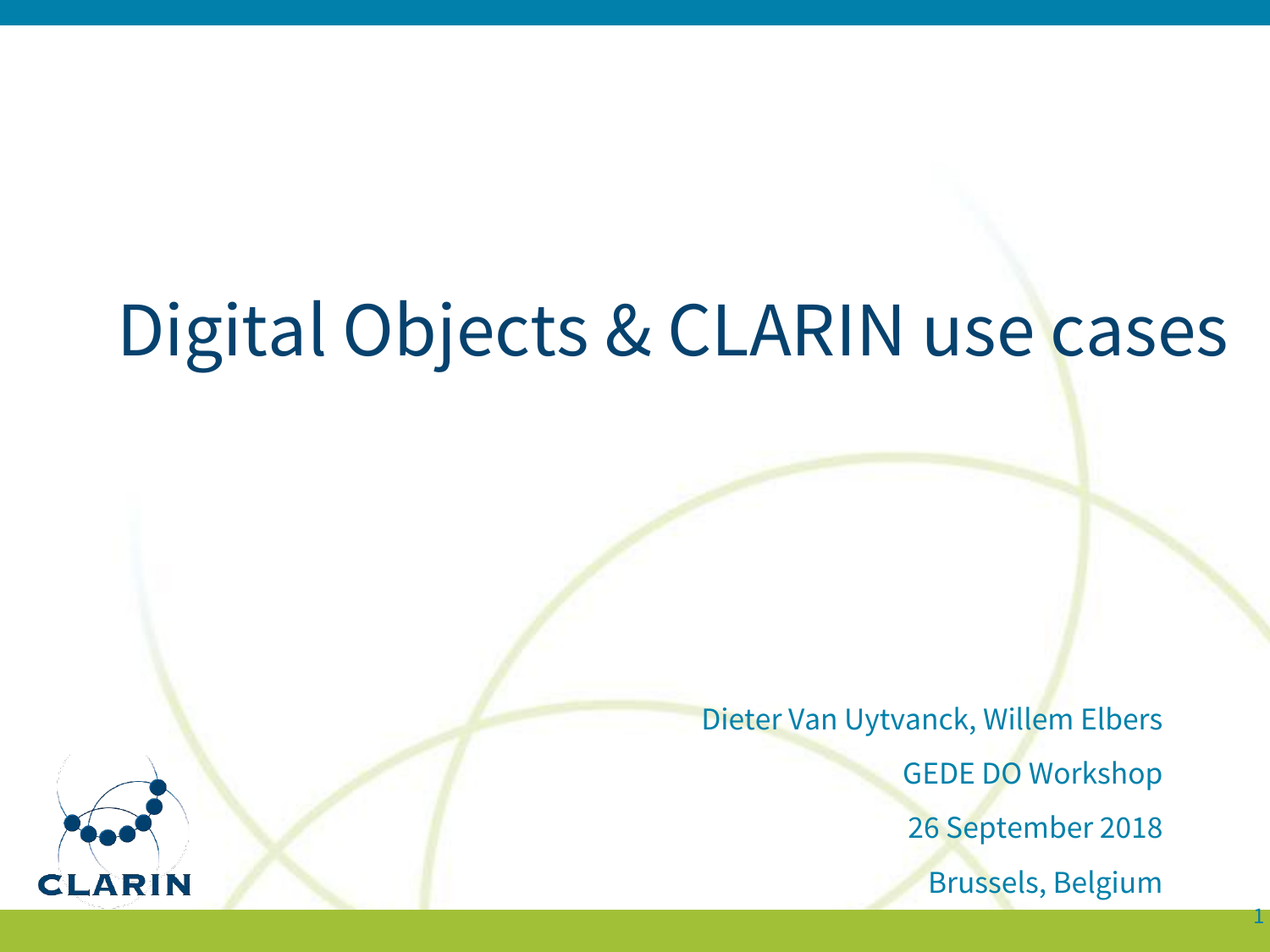# **CLARIN in six bullets**

- **CLARIN** is the Common Language Resources and Technology Infrastructure
- **ESFRI** ERIC status since 2012, Landmark since 2016
- that provides easy and sustainable access for scholars in the **humanities and social sciences** and beyond
- to **digital language data**

– in written, spoken, video or multimodal form

• and **advanced tools**

– to discover, explore, exploit, annotate, analyse or combine them, wherever they are located

• through a **single sign-on** online environment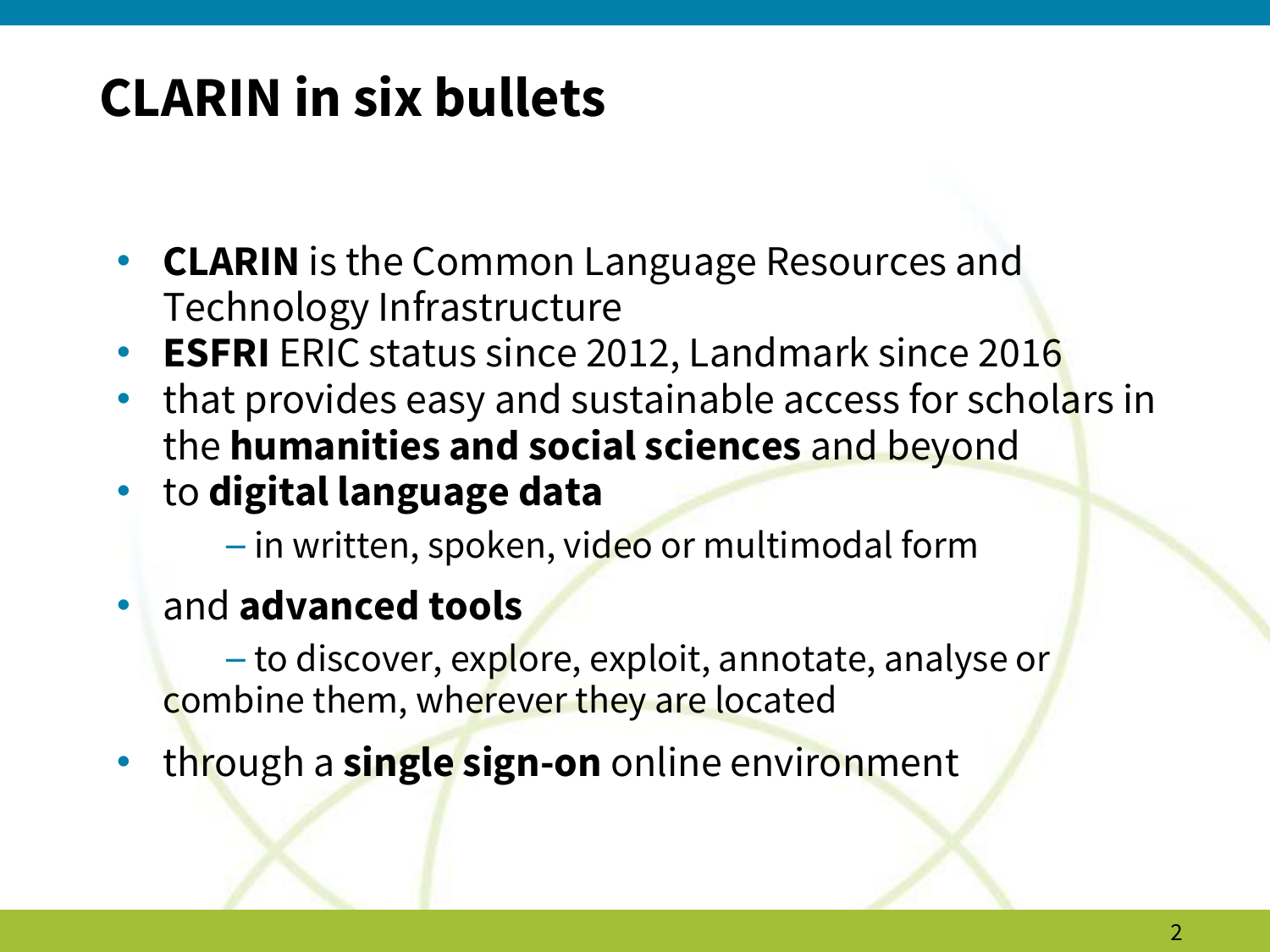# **CLARIN ERIC in members and centres**

A consortium of:

20 members: AT, BG, CZ, DE, DK, DLU, EE, FI, GR, HR, HU, IT, LT, LV, NL, NO, PL, PT, SE, SI 2 observers: FR, UK; >40 centres

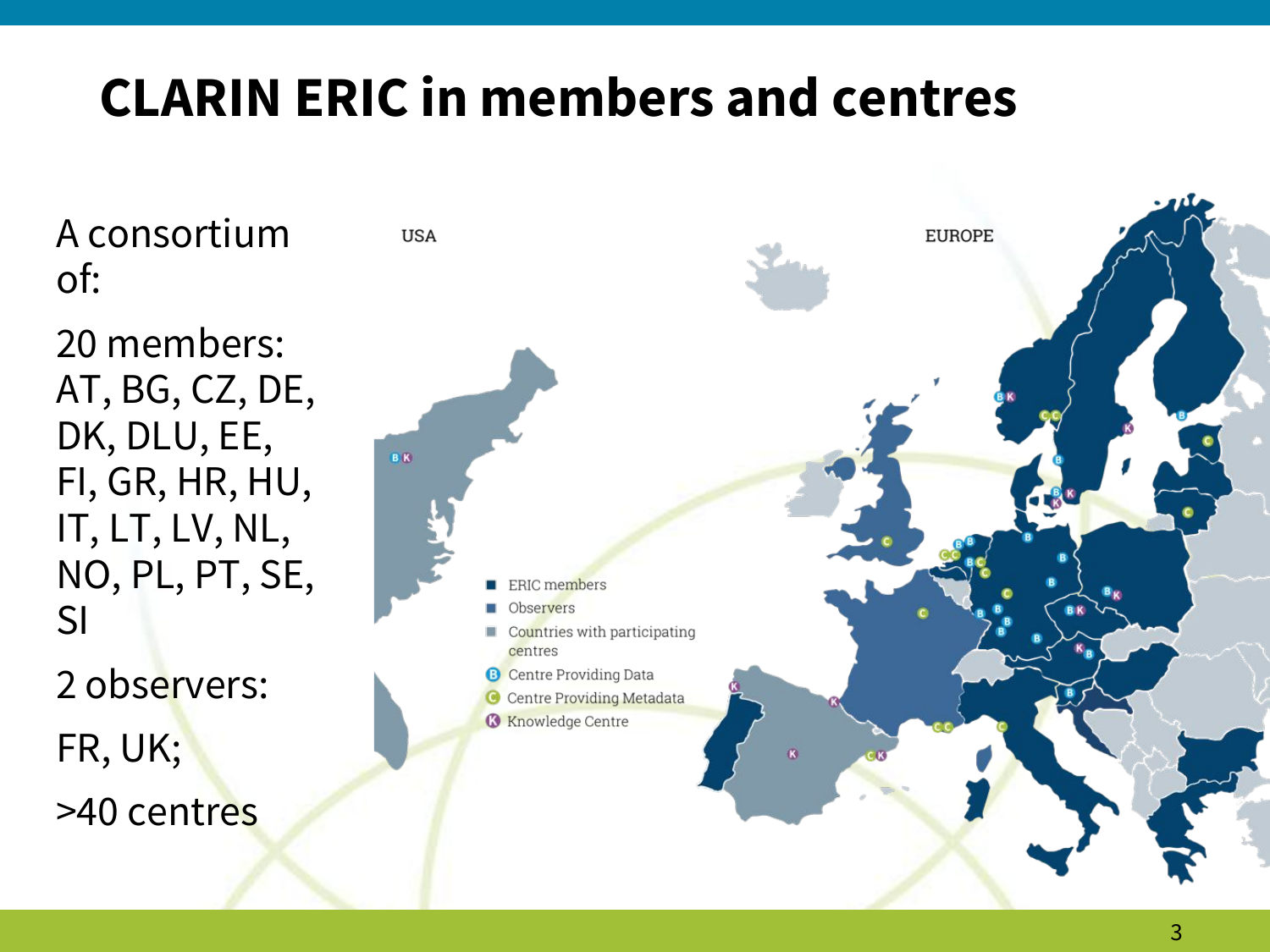## **Data architecture at a CLARIN centre**

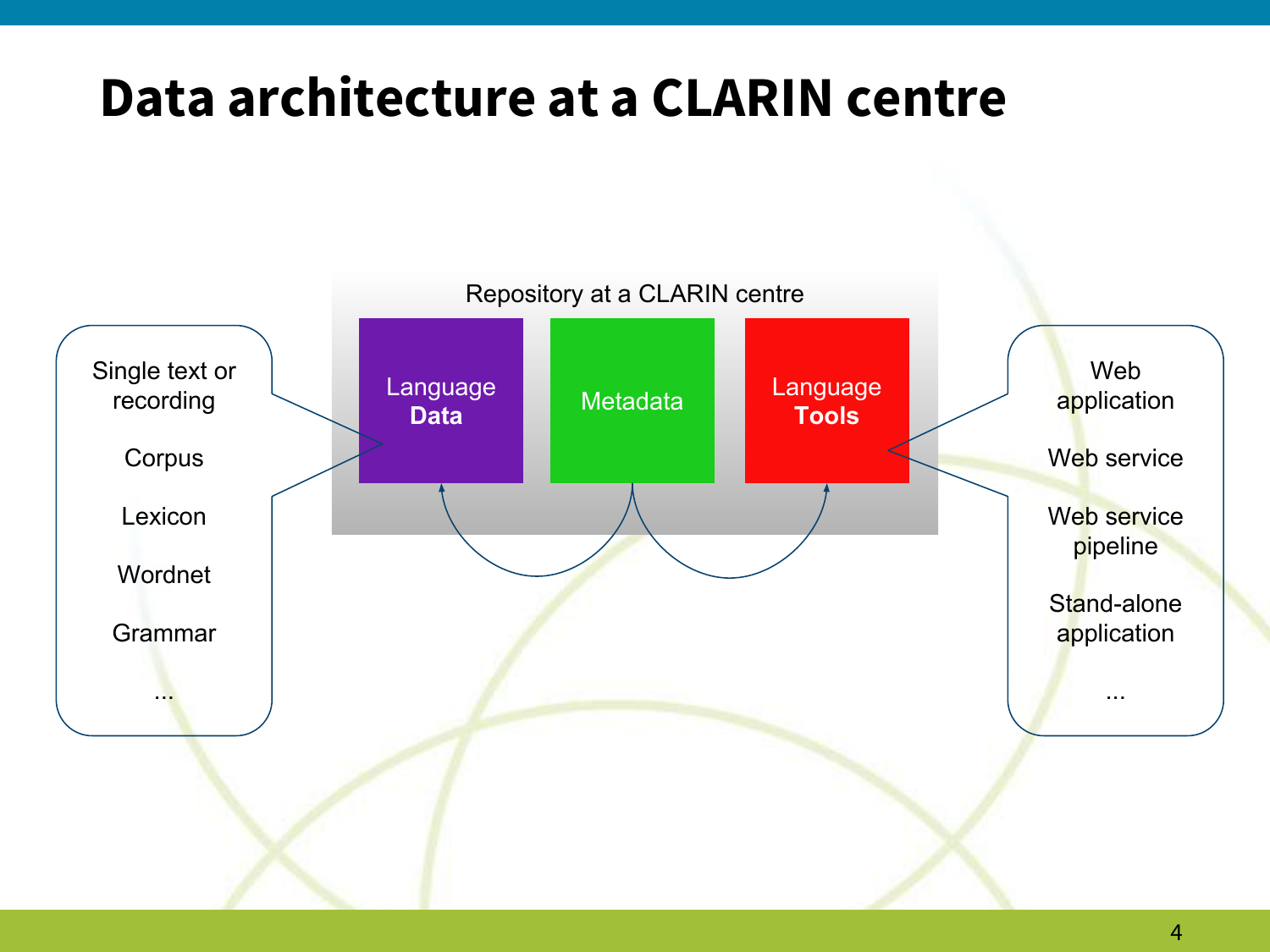## **The CLARIN data architecture: Persistent Identifiers (PIDs)**

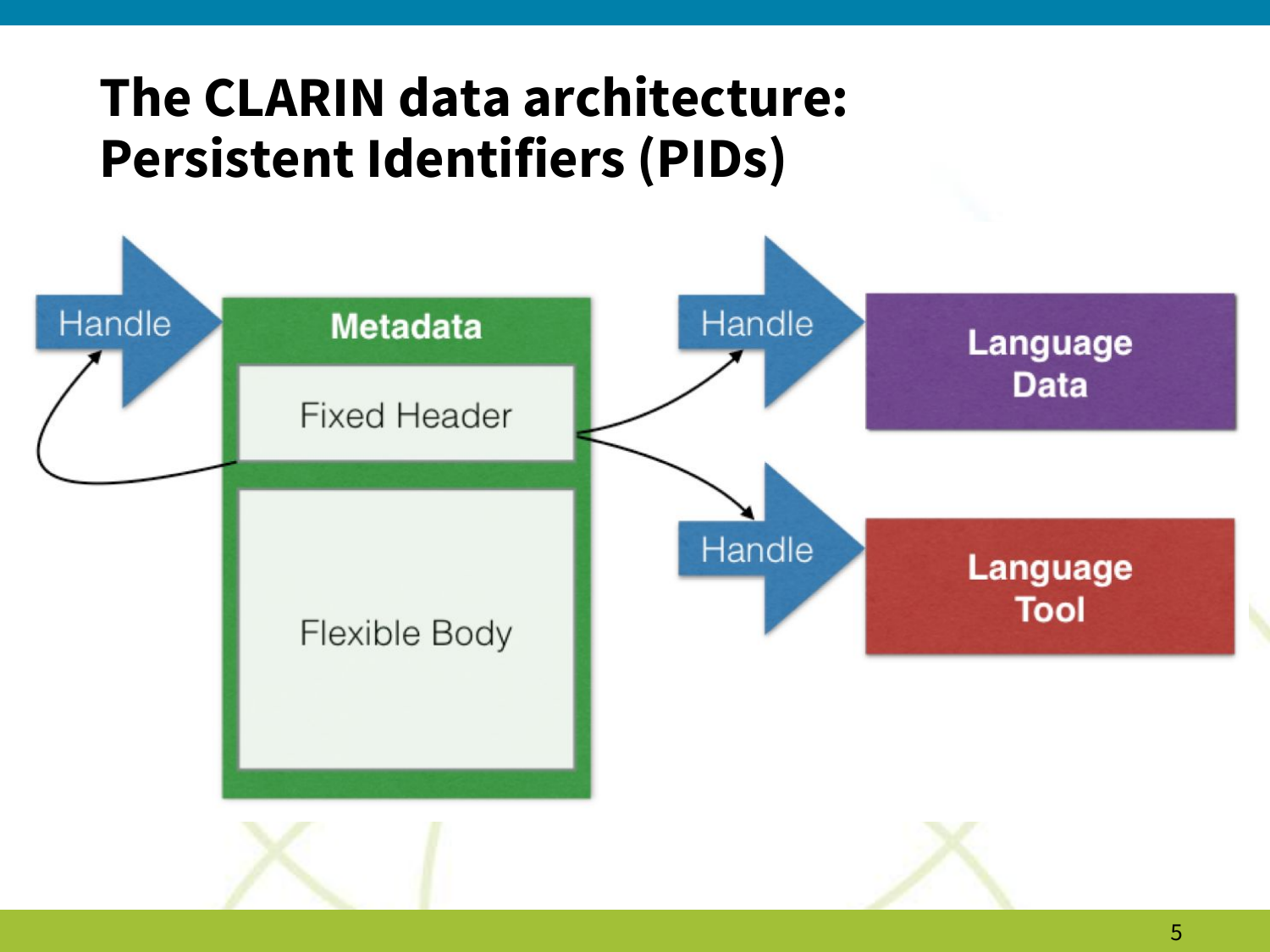## **Data discovery and processing**

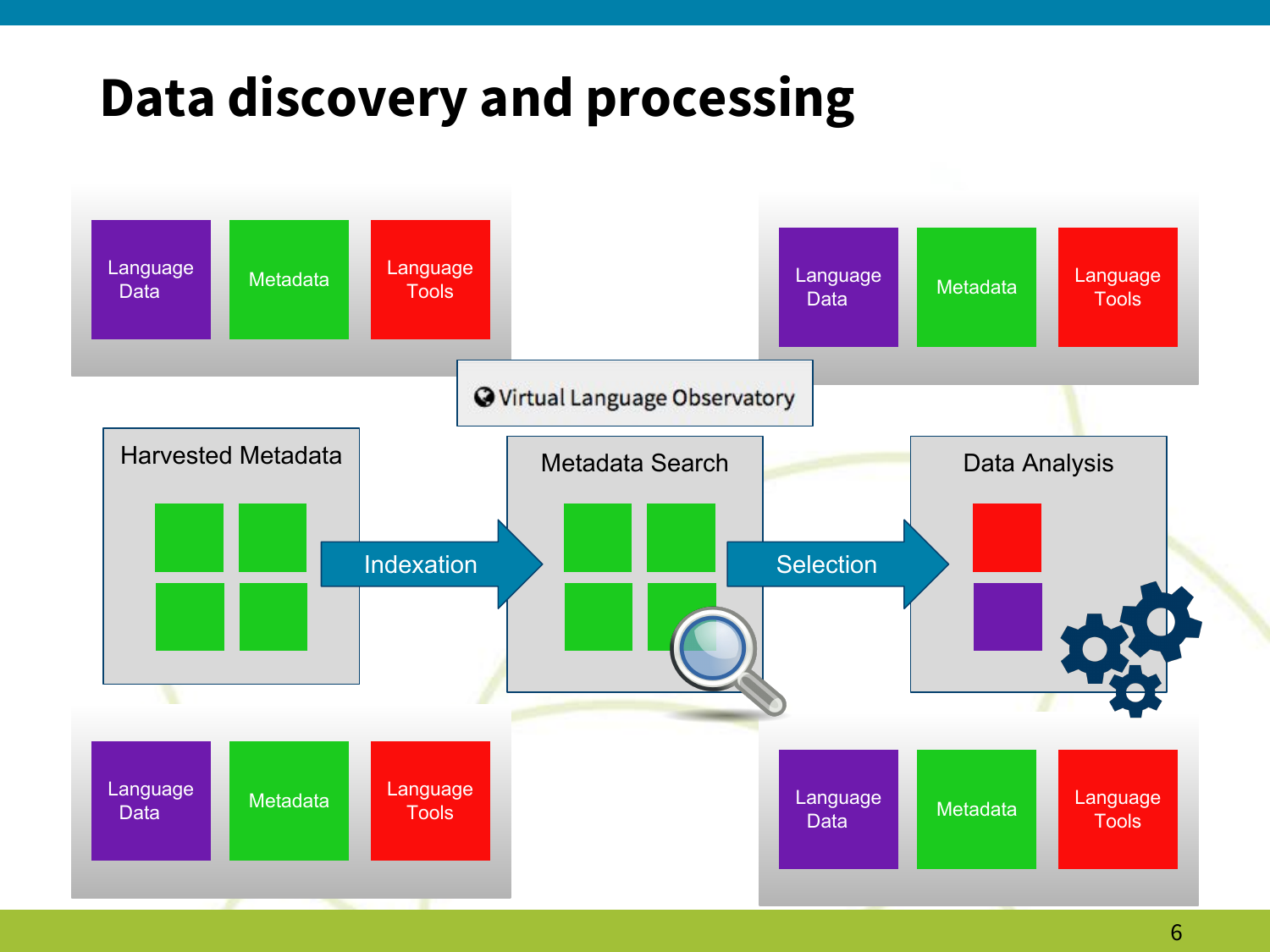#### **Language Resource Switchboard**

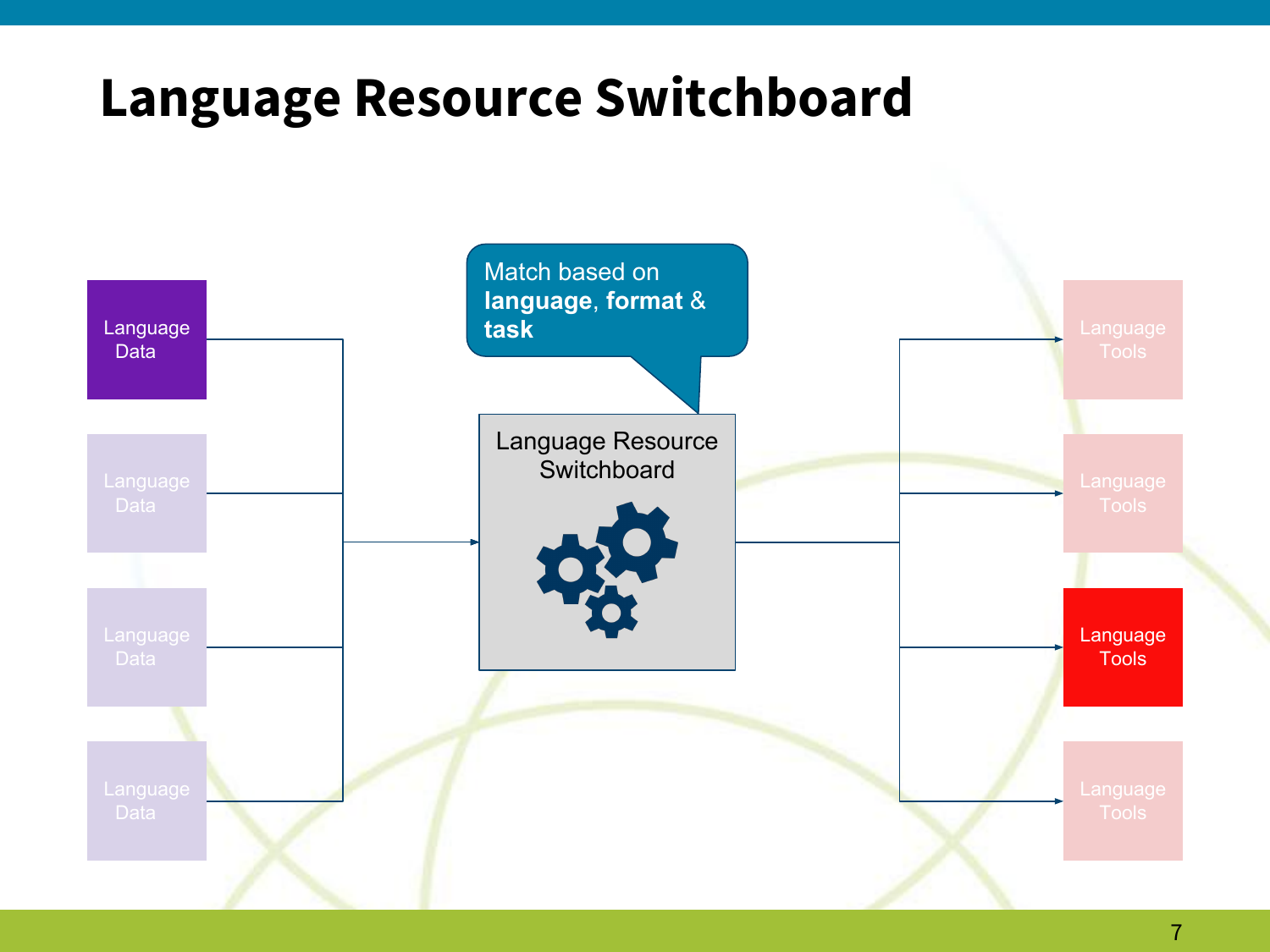#### **Language Resource Switchboard**

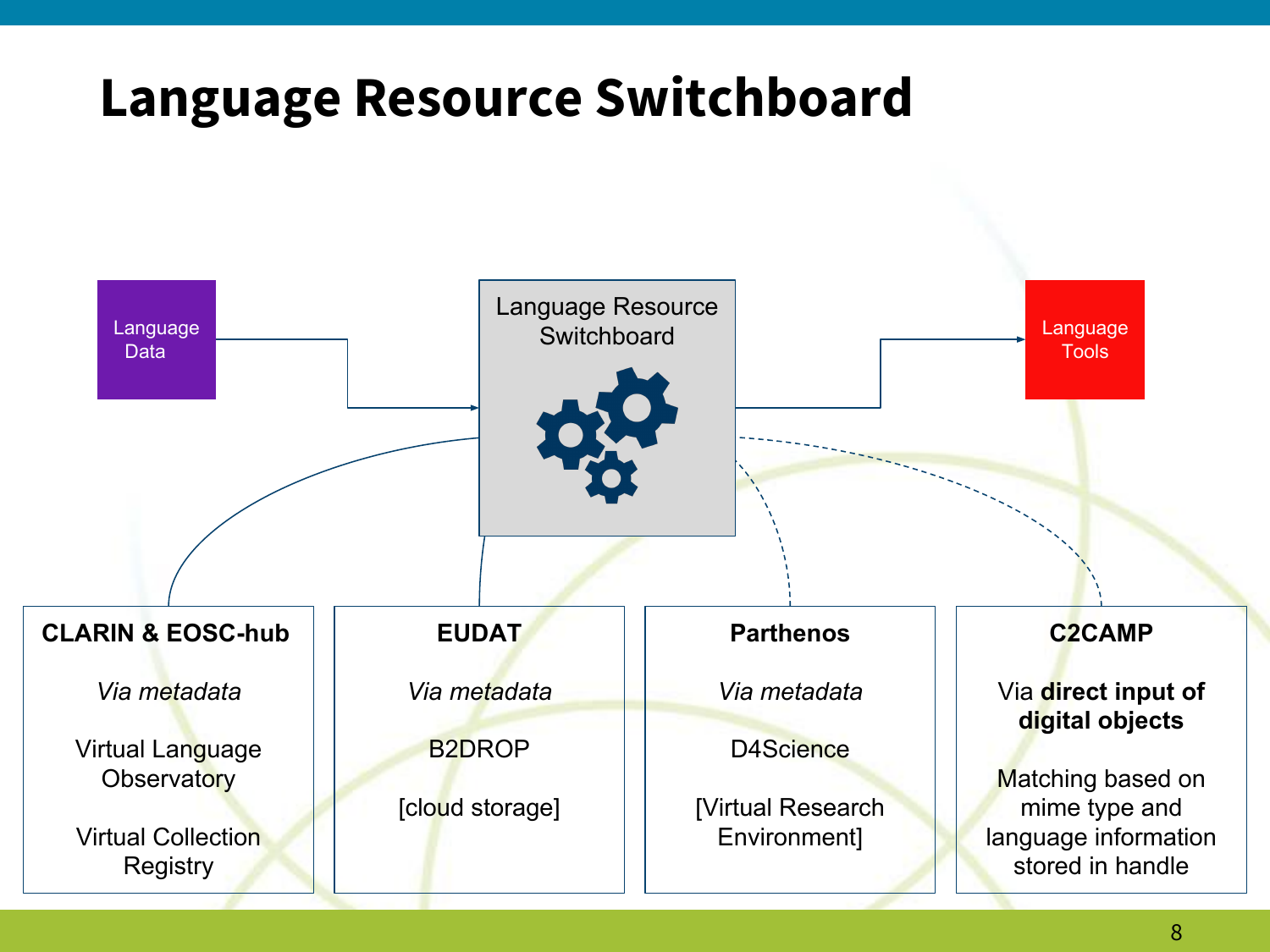# **CLARIN Digital Object requirements**

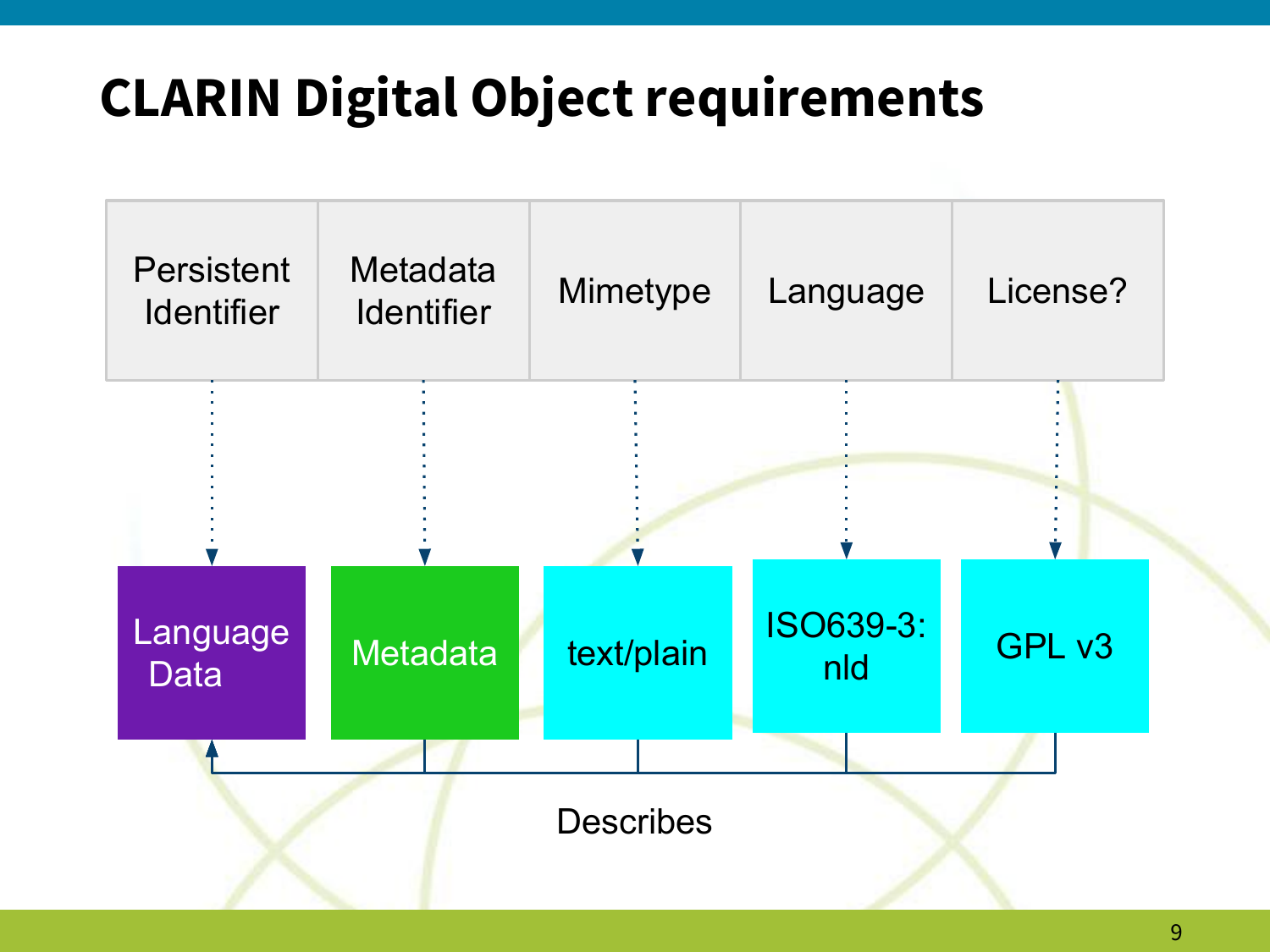# **Virtual Collections**

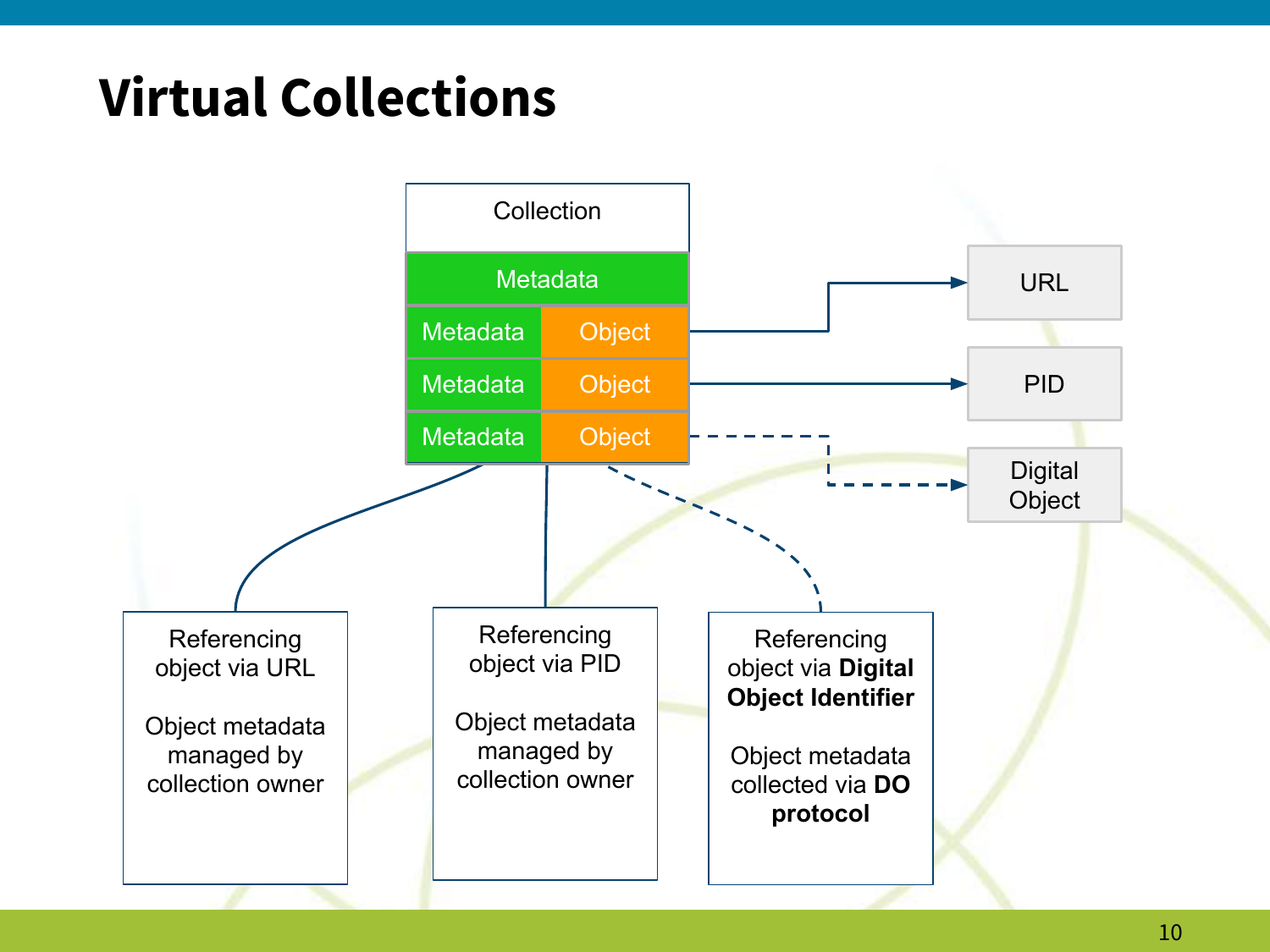## **Digital Object Protocol**